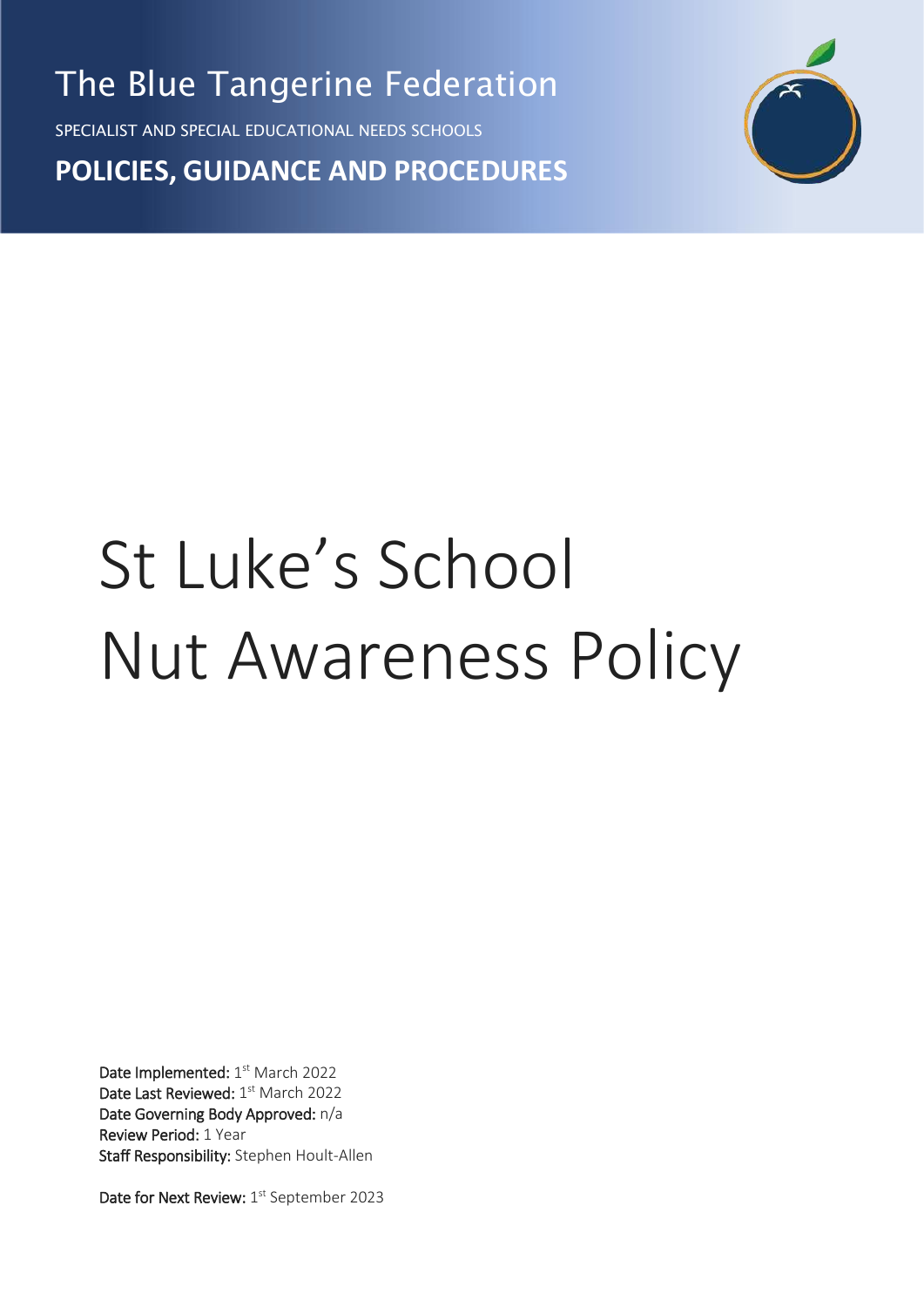# St Luke's School Nut Awareness Policy

Our aim is to provide a safe learning environment for all people in our school community.

To support this St Luke's is a 'Nut Aware School'. This policy aims to increase our community awareness in order to minimise the risk to children with documented allergies to nut products.

Anaphylaxis is a severe form of allergic reaction which is potentially life threatening. There are many causative agents for anaphylaxis with nuts often being the precipitating factor.

Anaphylaxis is preventable. Avoidance of specific triggers is by far the best option. Management is via immediate injection of adrenaline and emergency transfer to the hospital.

This mean that we encourage parents, children and staff to avoid bring foods that contain nuts to school. Products that contain nuts include:

- **Nuts**
- Peanut butter
- Nut spreads such as Nutella
- Most fruit and nut bars, energy bars and muesli bars
- Many cereals, crackers and cookies
- Some biscuits
- Chocolates and any other products that have nuts listed in the ingredients

### SCHOOL RESPONSIBILITIES

- Reinforce appropriate avoidance and management strategies.
- Keep up to date information on nut allergies.
- On advice from a qualified medical doctor, individual classes may need to develop class specific measures.
- Provide additional information to classes with children who have had previous anaphylaxis to nuts.
- Aim to label food items donated to school with 'This product may contain nuts'.

# PARENT RESPONSIBILITIES

Parents/carers of children with previous anaphylaxis:

- Provide the school with a documented Health Care Plan from a medical practitioner for first aid response.
- Keep an Epi-pen in a clearly defined location agreed to by parents and the school.
- Provide the school with the name and contact details of the doctor who signed the Health Care Plan.
- Support the class teachers and other staff in implementing the Health Care Plan.

All parents are asked to support the school's Nut Awareness Policy by:

- Being sensitive and supportive to the needs of students with a history of anaphylaxis.
- Providing children with healthy food options that do not contain nuts.
- Encouraging children to wash their hands before and after eating
- Considering the Nut Awareness Policy when sending food to school for shared functions like brunch, birthdays and class parties and labelling home-made foods *'This product may contain nuts'.*